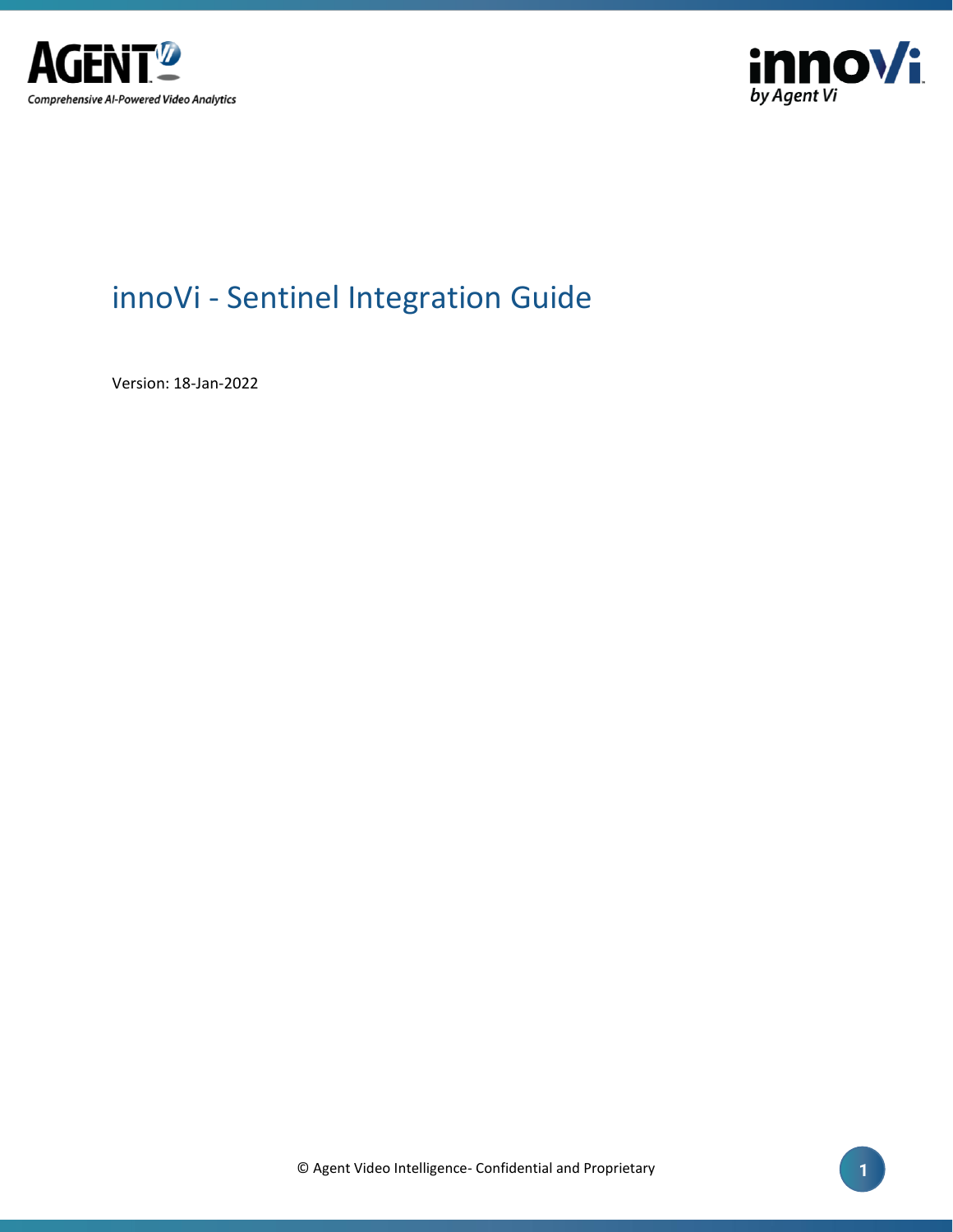



# **Table of Contents**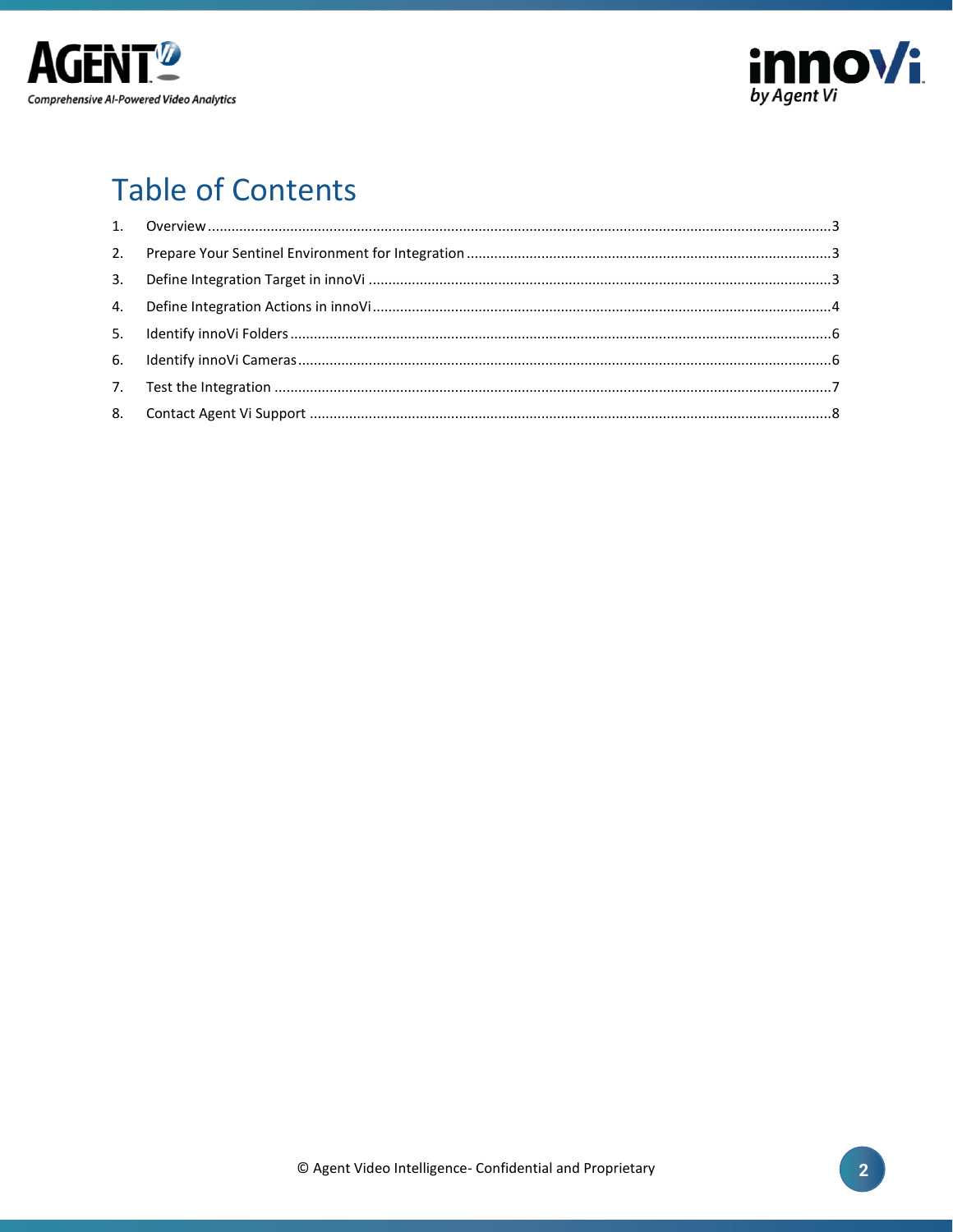



### <span id="page-2-0"></span>1.Overview

innoVi is Agent Vi's AI-powered, open architecture video analytics solution for security, safety, and business intelligence applications.

innoVi eliminates the need for continuous monitoring of surveillance cameras and helps customers uncover otherwise hidden events, insights, and information. It automatically alerts to security and safety incidents in real-time, drawing your attention to an incident of interest and enabling effective responses, as events unfold.

The purpose of the integration is to receive and view innoVi detected events in the integrated system.

This guide serves as a reference point for a successful integration of innoVi with Sentinel.

The integration process requires steps be performed in both the Sentinel system environment and in the innoVi Portal.

### <span id="page-2-1"></span>2. Prepare Your Sentinel Environment for Integration

The integration between innoVi and Sentinel is available for Sentinel version 3.105 or higher. innoVi sends its alarms to Sentinel using the following IP address: **34.90.111.200**. Ensure this address is not blocked in Sentinel, allowing incoming traffic.

For details regarding how to configure the integration in Sentinel, please refer to Sentinel Administrators Guide, chapter 13, section "Agent Vi innoVi Video Analytics".

## <span id="page-2-2"></span>3.Define Integration Target in innoVi

#### **Before you start:**

The Integration Targets in innoVi are the system wide definitions required for innoVi to integrate with your system. You will define the endpoint that can receive the events sent by innoVi.

**To define the Integration Target in innoVi, do the following:**

- 1. Log in to your innoVi account
- 2. From the top module bar, select **Settings**
- 3. Select **Integration Targets**
- 4. Click the **Add** button. The Integration Target screen appears
- 5. Define the following:
	- Target name: Define a meaningful name such as Sentinel
	- Ensure toggle switch is Enabled
	- Type: Select **Sentinel**
	- Host/Port: Enter the Host IP in the first field and the Port number in the second field
	- Credentials: Enter your username and password for the integrated system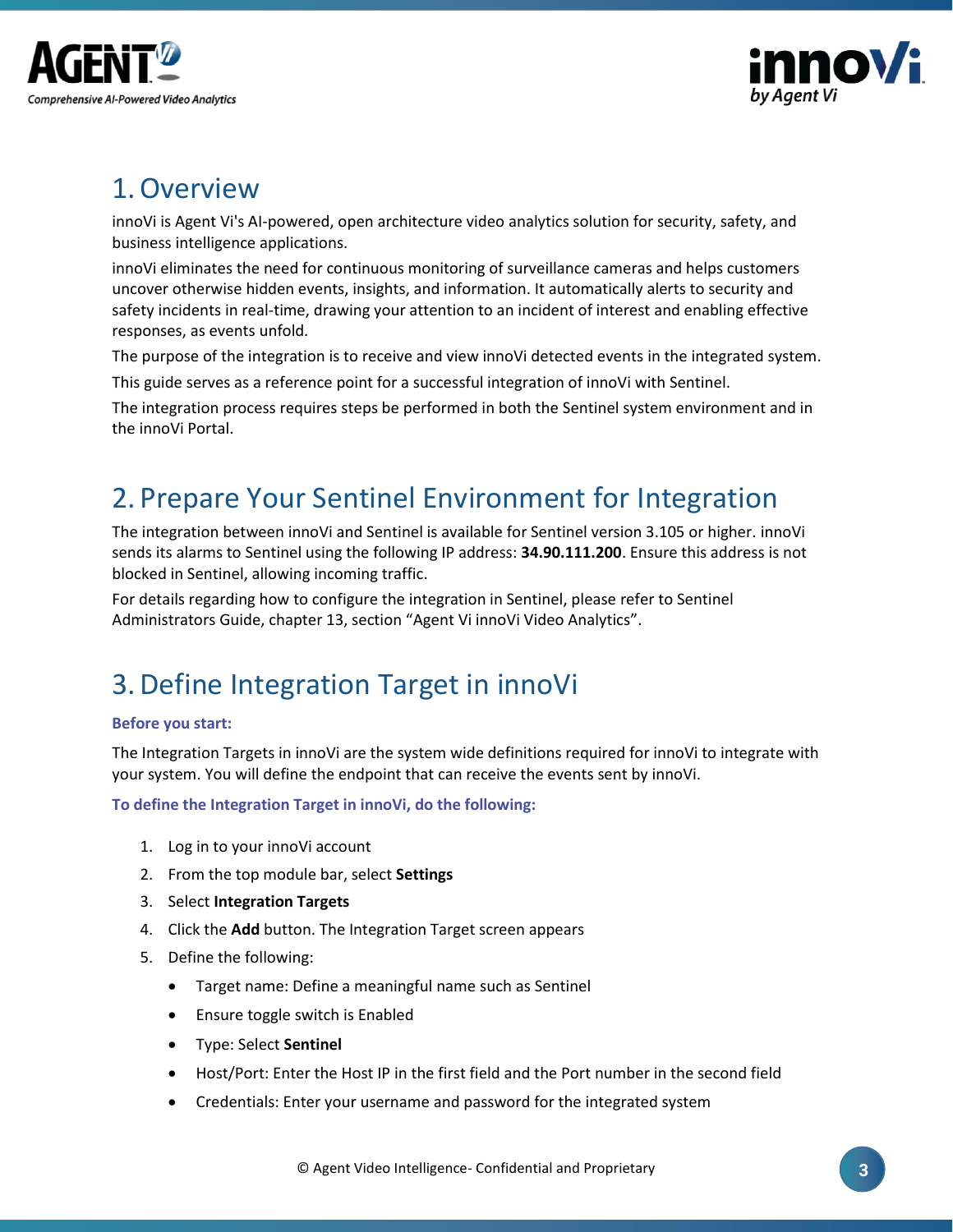



| <b>innov/i</b>                     | <b>R</b> Administrator                                                                         | Q Investigate<br><b>O</b> Monitor | <b><math>\equiv</math></b> Settings<br><b>III</b> Reports |
|------------------------------------|------------------------------------------------------------------------------------------------|-----------------------------------|-----------------------------------------------------------|
|                                    | <b>12</b> Audit logs T Integration targets T Device profiles <sup>2</sup> Users 2 Usage Report |                                   |                                                           |
| $+$ Add                            |                                                                                                |                                   |                                                           |
| *Target name                       |                                                                                                |                                   |                                                           |
| <b>Enabled:</b>                    |                                                                                                |                                   |                                                           |
| Type:                              | SENTINEL V                                                                                     |                                   |                                                           |
| <b>Host/Port:</b>                  | Host IP or name                                                                                |                                   | $\hat{\phantom{a}}$<br>$\checkmark$                       |
| <b>Credentials:</b><br><b>User</b> |                                                                                                | Password                          |                                                           |
| Cancel<br>Save                     |                                                                                                |                                   |                                                           |

6. Click **Save**. The integration Target is defined and is listed in the Integration targets list

### <span id="page-3-0"></span>4.Define Integration Actions in innoVi

#### **Before you start:**

Integration action is a folder specific action in innoVi. This action defines the **detected events** sent to Sentinel. The folders to be selected are those that hold the cameras and edge devices that you intend to monitor. The folders should have matching sites in Sentinel.

**To define the integration action in innoVi, do the following:**

- 1. Select the **Administrator** module
- 2. In the hierarchy tree, select the relevant **folder**, which holds the cameras you are monitoring
- 3. From the menu bar, select **Integrations** and click the **Add** button. A new Integration Action line entry appears
- 4. Expand the new integration action by clicking the arrow and define the following:
	- Action Name: Enter a meaningful name such as the type of events being monitored
	- Ensure toggle switch is Enabled
	- Type: Select Detection event
	- Target: Select the relevant Integration Target that you previously created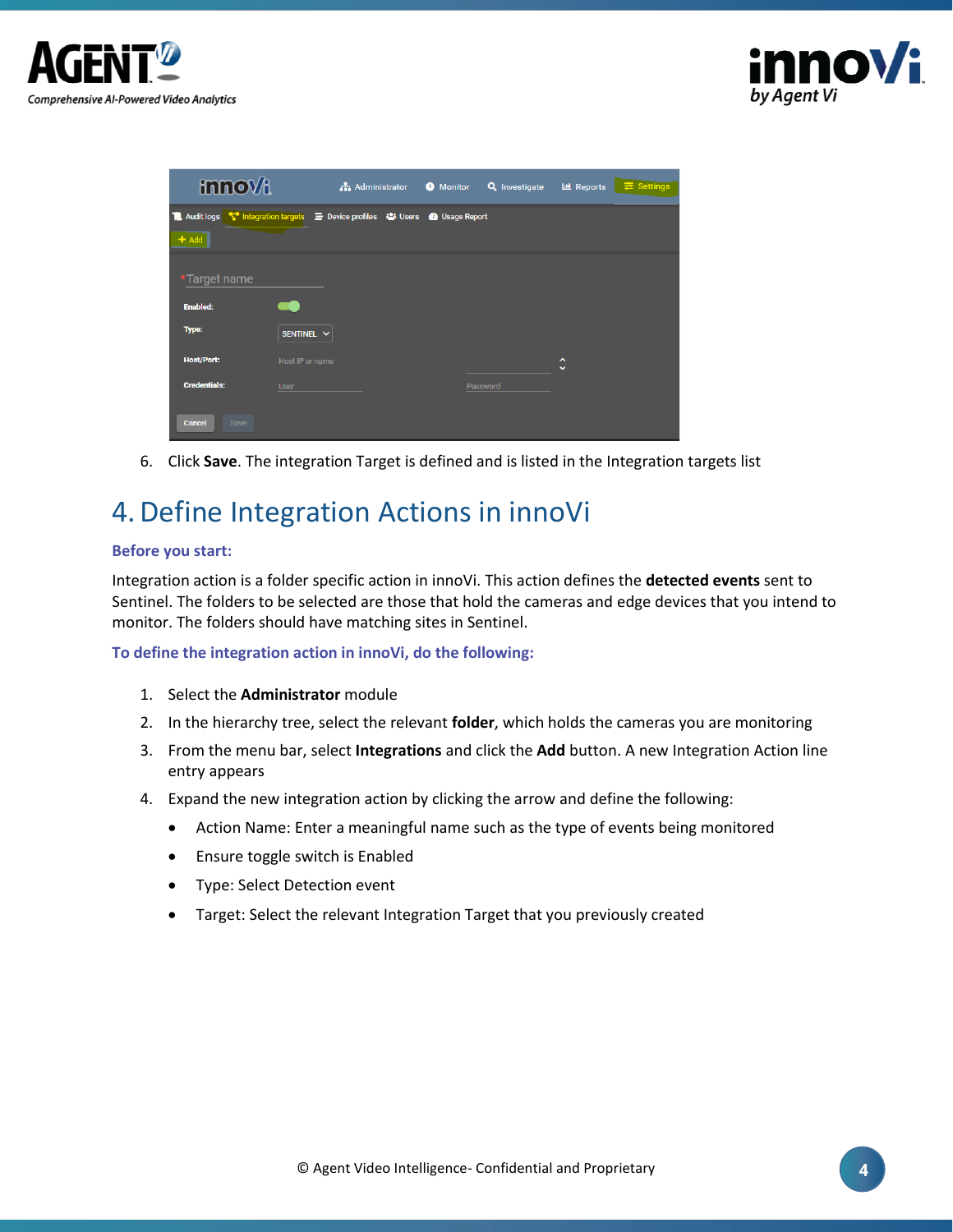



|              |                                        | < Bushboard ■ Cameras : En Rules %Autonomous = Calendars ● Schedules \$ untegrations = Settings |  |         |                    |  |
|--------------|----------------------------------------|-------------------------------------------------------------------------------------------------|--|---------|--------------------|--|
|              | $+$ Add                                |                                                                                                 |  |         |                    |  |
|              | Name                                   |                                                                                                 |  |         | Integration target |  |
| $\checkmark$ | $\mathbf{Q}_{\mathbf{G}}^{\mathbf{G}}$ |                                                                                                 |  | Enabled | <b>Sentinel</b>    |  |
|              |                                        |                                                                                                 |  |         |                    |  |
|              |                                        |                                                                                                 |  |         |                    |  |
|              | *Action name                           |                                                                                                 |  |         |                    |  |
|              |                                        |                                                                                                 |  |         |                    |  |
|              | <b>Enabled:</b>                        | o a                                                                                             |  |         |                    |  |
|              | Type:                                  | Detection event $\vee$                                                                          |  |         |                    |  |
|              |                                        |                                                                                                 |  |         |                    |  |
|              | Target:                                | Sentinel $\vee$                                                                                 |  |         |                    |  |
|              |                                        |                                                                                                 |  |         |                    |  |
|              |                                        |                                                                                                 |  |         |                    |  |
|              | Cancel                                 | Save                                                                                            |  |         |                    |  |
|              |                                        |                                                                                                 |  |         |                    |  |

5. Click **Save**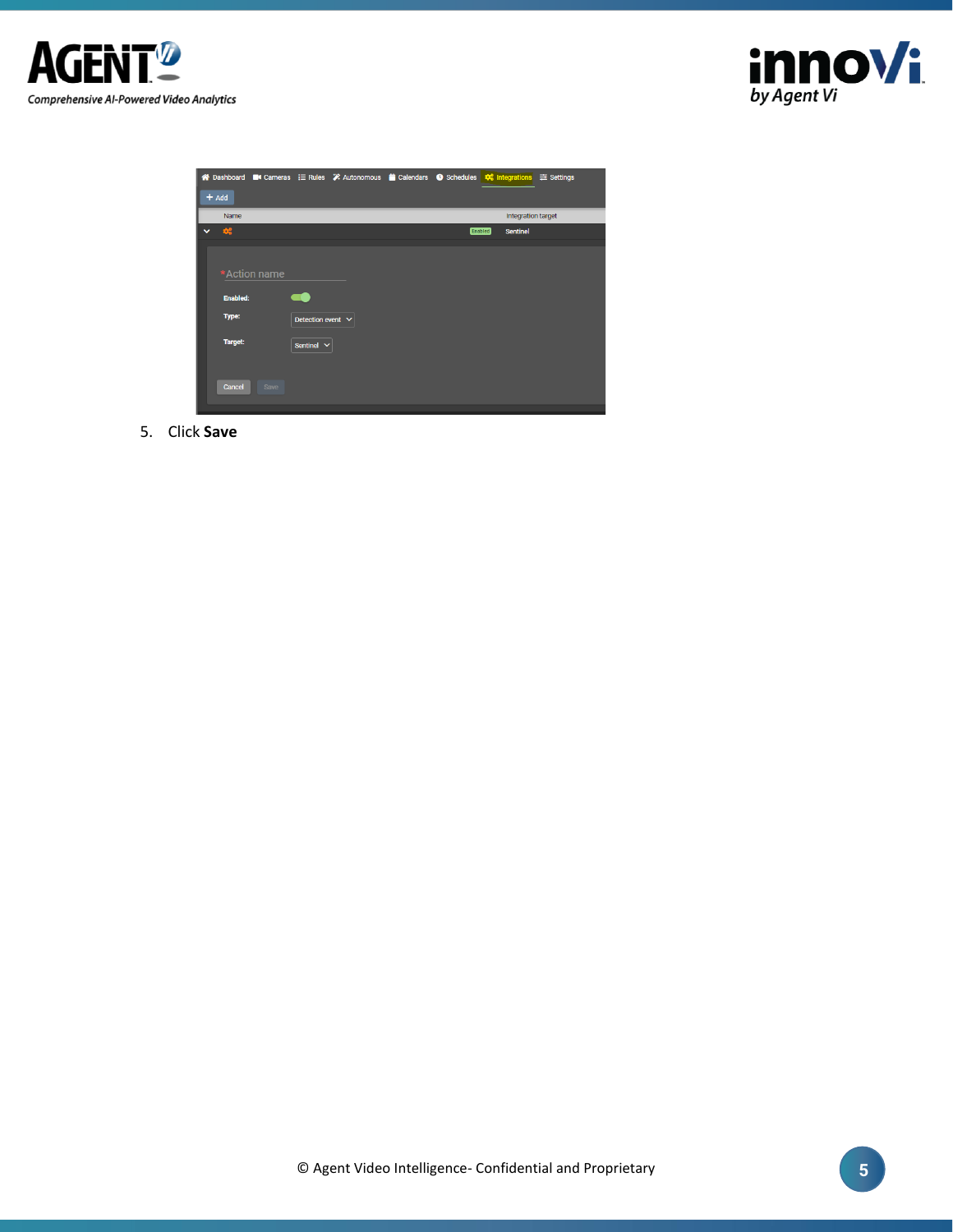



## <span id="page-5-0"></span>5. Identify innoVi Folders

#### **Before you start:**

Each innoVi customer site must be assigned a Transmitter ID, which must match the Panel ID of the Sentinel transmitter record that the camera is associated with.

The innoVi folders that you intend to monitor must be defined by a unique ID. This is the Transmitter ID, which must match the Panel ID of the Sentinel transmitter record that the cameras in this folder are associated with.

**To identify the innoVi folders, do the following:**

- 1. Select the **Administrator** module
- 2. In the hierarchy tree, select the folder you are planning to monitor
- 3. From the menu bar, select **Settings**
- 4. Click the **Edit** button
- 5. In the **External Id** field, enter the relevant Sentinel **Transmitter ID**

| « Dashboard ■ Cameras 三 Rules » Autonomous ■ Calendars ● Schedules |  |                        |  |  |
|--------------------------------------------------------------------|--|------------------------|--|--|
| <b>Test</b><br>External id: $(?)$                                  |  | 610                    |  |  |
| <b>Time zone:</b>                                                  |  | <b>Select timeZone</b> |  |  |
| <b>Health alerts thresholds</b>                                    |  |                        |  |  |
| Override parent thresholds (?)                                     |  |                        |  |  |
| Cancel<br><b>Save</b>                                              |  |                        |  |  |

6. Click **Save**

### <span id="page-5-1"></span>6. Identify innoVi Cameras

#### **Before you start:**

Each innoVi camera must be defined by a unique ID. This is required for the event created from this camera to be associated with the correct camera in Sentinel. If the camera is attached to a DVR or NVR, the appropriate camera number should be selected. For standalone IP Cameras, the ID should be set to 1.

**To identify the innoVi cameras, do the following:**

- 1. Select the **Administrator** module
- 2. In the hierarchy tree, select the **folder** you are planning to monitor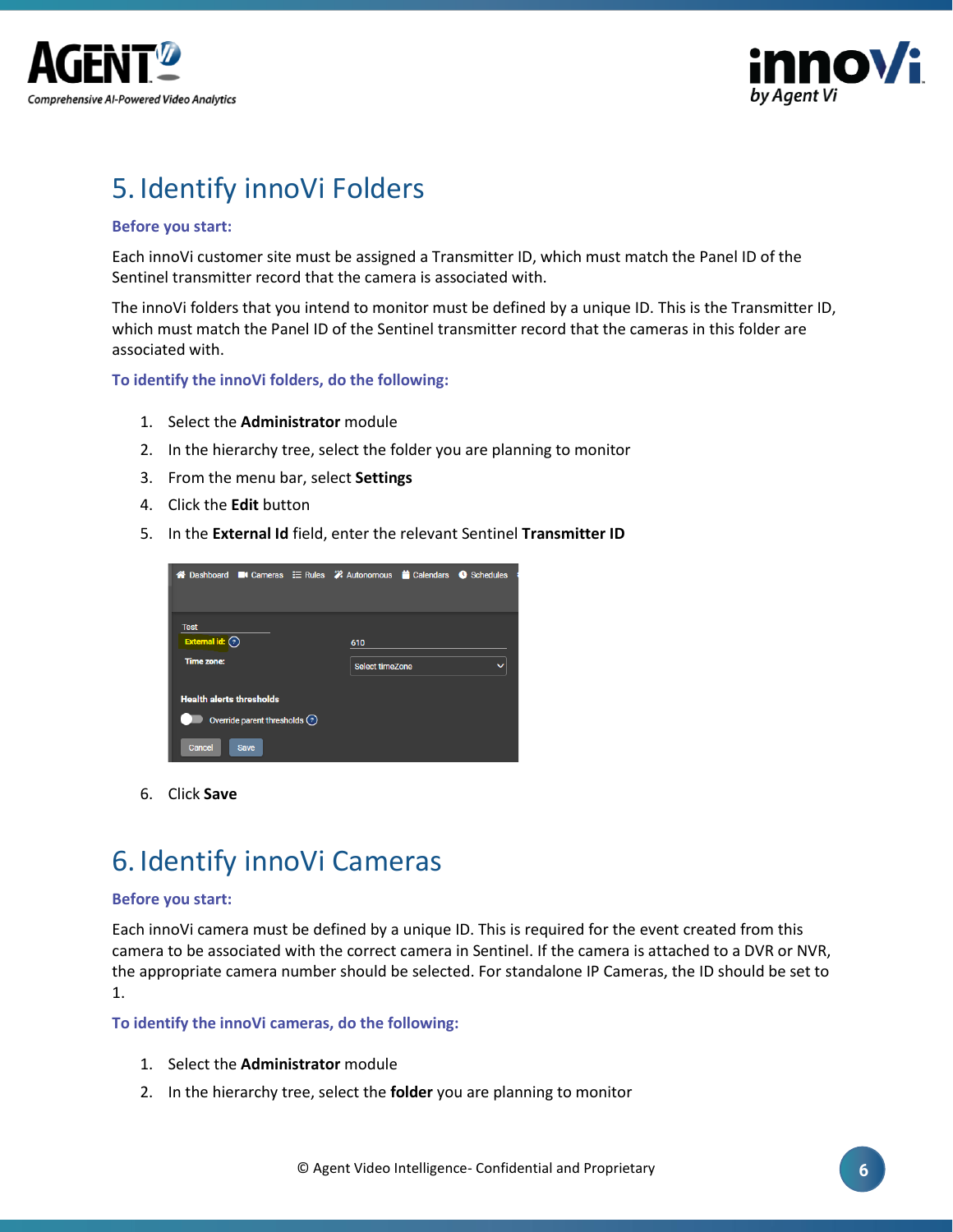



- 3. Select the relevant **camera**
- 4. Click **Edit**

| <b>Test Camera</b>                            |                                 |  |  |  |
|-----------------------------------------------|---------------------------------|--|--|--|
| <b>Active:</b>                                |                                 |  |  |  |
| Type:                                         | $CCD \sim$                      |  |  |  |
| <b>Live video resolution:</b>                 | Medium $\vee$                   |  |  |  |
| <b>Minimum time between events:</b>           | $30 -$<br><b>Seconds</b>        |  |  |  |
| <b>Video stream source:</b>                   | HTTP(S)                         |  |  |  |
| <b>Stream info:</b>                           | video/x-h264, 1920x1080, 30 FPS |  |  |  |
| <b>External ID:</b>                           | External systems camera ID      |  |  |  |
| <b>Recording:</b>                             | $\mathcal{L}$                   |  |  |  |
| Send metadata:                                | æ                               |  |  |  |
| Sync time to stream:                          | $\bullet$                       |  |  |  |
| Enable model for unattended object detection: | ۲ê                              |  |  |  |
| <b>Maximum frame detections:</b>              | 15 <sub>1</sub>                 |  |  |  |
| <b>Maximum frame rate:</b>                    | 8 <sup>2</sup>                  |  |  |  |
| Cancel<br>Save                                |                                 |  |  |  |

- 5. In the **External ID** field, enter the relevant Sentinel **Camera unique ID**
- 6. Click **Save**

### <span id="page-6-0"></span>7. Test the Integration

#### **Before you start:**

Integration test is a way to ensure that events for monitored folders are being received by the integrated system. When creating a test rule or test events, make sure you choose cameras under the monitored folder.

**To test the integration for detected events, do the following:**

- 1. As per the innoVi training instructions, define a test rule for a camera in each of the monitored folders
- 2. Ensure that events are created in innoVi under the Monitor module
- 3. Open your integrated environment and ensure that the same events have also been received